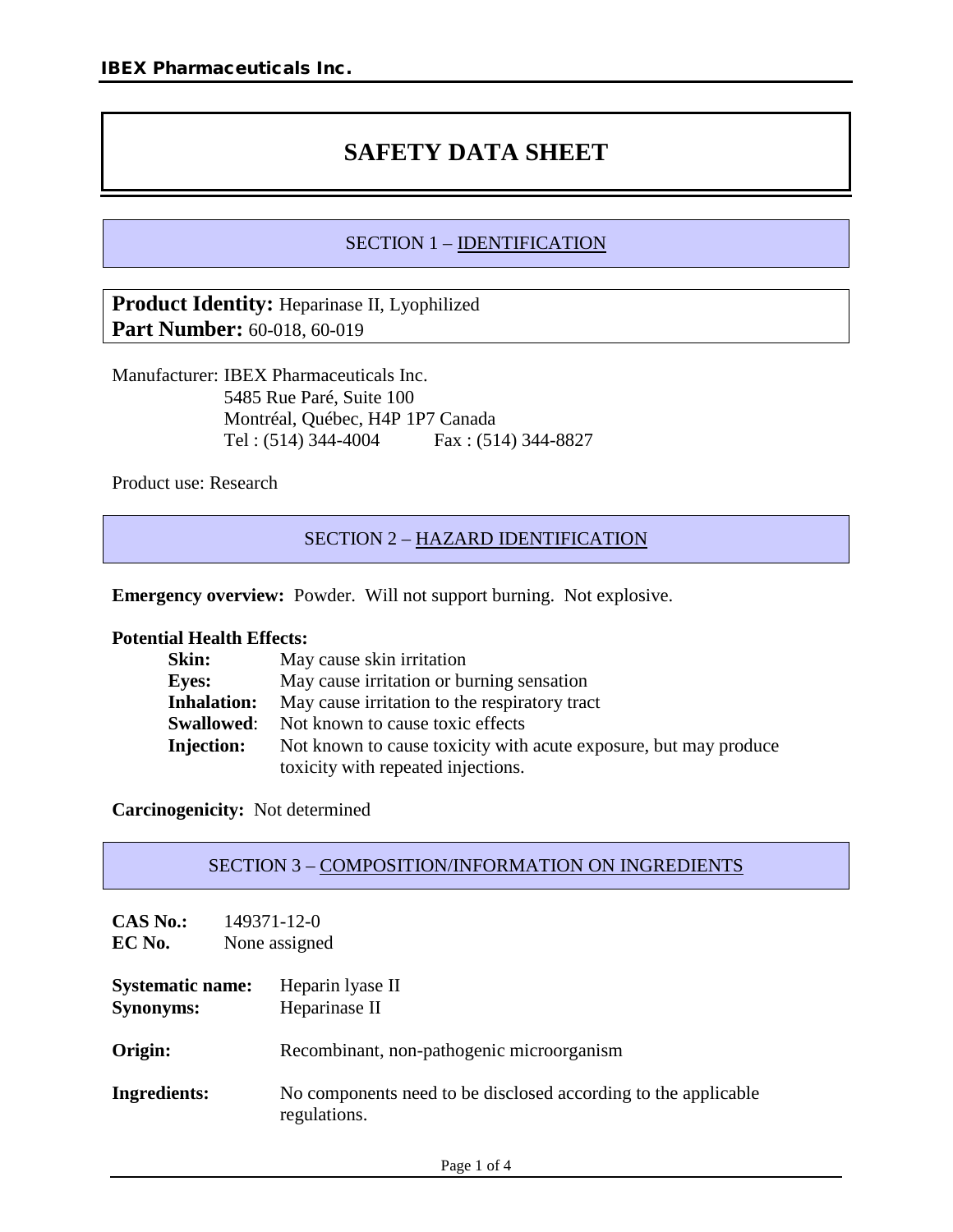# SECTION 4 – FIRST AID MEASURES

| <b>Skin contact:</b> | Flush with copious amounts of water.                                     |
|----------------------|--------------------------------------------------------------------------|
| Eye contact:         | Rinse opened eye for several minutes under running water. Then consult a |
|                      | doctor.                                                                  |
| <b>Inhalation:</b>   | Supply the victim with fresh air; consult doctor in case of complaints.  |
| <b>Swallowing:</b>   | Rinse mouth with plenty of water.                                        |
|                      | <b>On all of the above:</b> Consult a doctor if symptoms develop.        |

## SECTION 5 – FIRE FIGHTING MEASURES

**Suitable extinguishing agents:** Noncombustible.

**Protective equipment:** No special measures required. Prevent contact with skin and eyes.

#### SECTION 6 – ACCIDENTAL RELEASE MEASURES

**Person-related safety precautions:** Prevent contact with skin and eyes. Ventilate area. **Measures for environmental protection:** No special measures required.

**Measures for cleaning/collecting:** Spilled material should be carefully wiped up and disposed as biomedical waste as per applicable waste disposal regulations. Wash spill site after material pickup is complete.

#### SECTION 7 – HANDLING AND STORAGE

#### **Handling**

**Information for safe handling:** Prevent contact with skin and eyes and prevent inhalation and swallowing. No other special precautions are necessary if used correctly.

**Information about protection against explosions and fires**: No special measures required.

**Storage**

**Requirements to be met by storerooms and receptacles:** No special requirements except that product should be stored refrigerated 2 - 8 °C

**Information about storage in one common storage facility:** Not required.

**Further information about storage conditions:** None

**Storage class:** None assigned

**Class according to regulation on flammable liquids:** Void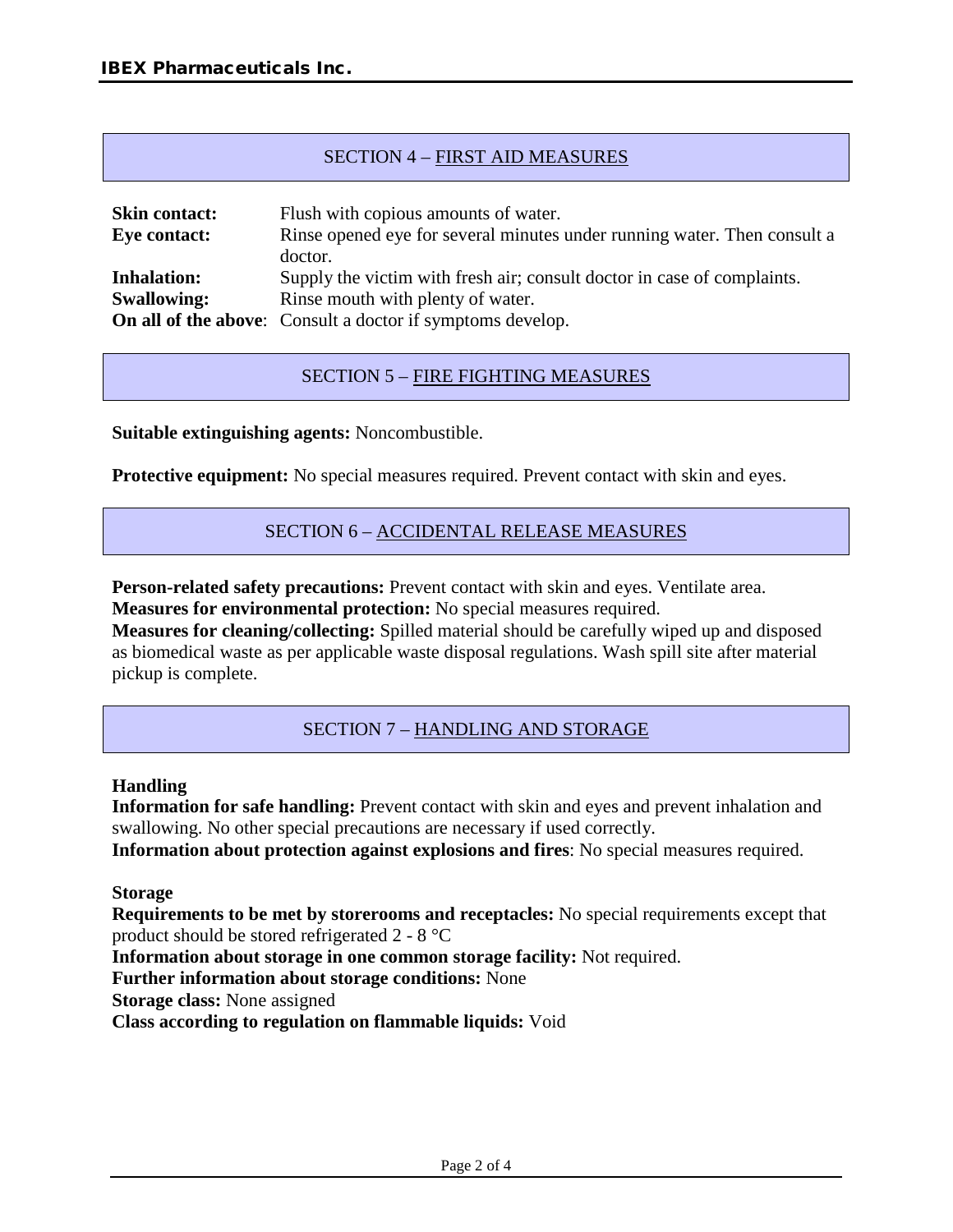## SECTION 8 – EXPOSURE CONTROLS / PERSONAL PROTECTION

**General protective and hygienic measures:** The usual precautionary measures for handling chemicals and potentially biohazardous materials should be followed. Use clothing sufficient to avoid skin contact. Safety shower and eye wash should be available in proximity.

**Protection of hands**: Use synthetic water resistant gloves.

**Eye protection**: Use safety glasses.

#### SECTION 9 – PHYSICAL AND CHEMICAL PROPERTIES

| <b>Physical form:</b>                      | Lyophilized white cake in amber glass vial closed with cap covered with<br>aluminum seal. |
|--------------------------------------------|-------------------------------------------------------------------------------------------|
| <b>Melting point:</b>                      | Not applicable                                                                            |
| <b>Boiling point:</b>                      | Not applicable                                                                            |
| <b>Flash point:</b>                        | Not applicable                                                                            |
| <b>Flammability:</b>                       | Product is not flammable                                                                  |
| <b>Danger of explosion:</b> Not determined |                                                                                           |
| <b>Solubility:</b>                         | Heparinase II and ingredients are water soluble                                           |
| <b>Organic solvents:</b>                   | $0\%$                                                                                     |
| Solids content:                            | 100 %                                                                                     |

SECTION 10 - STABILITY AND REACTIVITY

**Thermal decomposition / conditions to be avoided:** No decomposition if used according to specifications.

**Dangerous reactions**: No dangerous reactions known.

**Dangerous products of decomposition:** No dangerous decomposition products known.

# SECTION 11 – TOXICOLOGICAL INFORMATION

**Effects of Acute Exposure:** Low acute toxicity expected following inhalation, ingestion,

injection or skin exposure.

The potential eye irritation effects of Heparinase II are unknown and it should be considered to be potentially irritating to the eyes.

**Effects of Chronic Exposure:** Not determined for oral ingestion or skin exposure.

**Development Toxicity:** Not determined

**Reproductive Toxicity:** Not determined

**Carcinogenicity:** Not determined